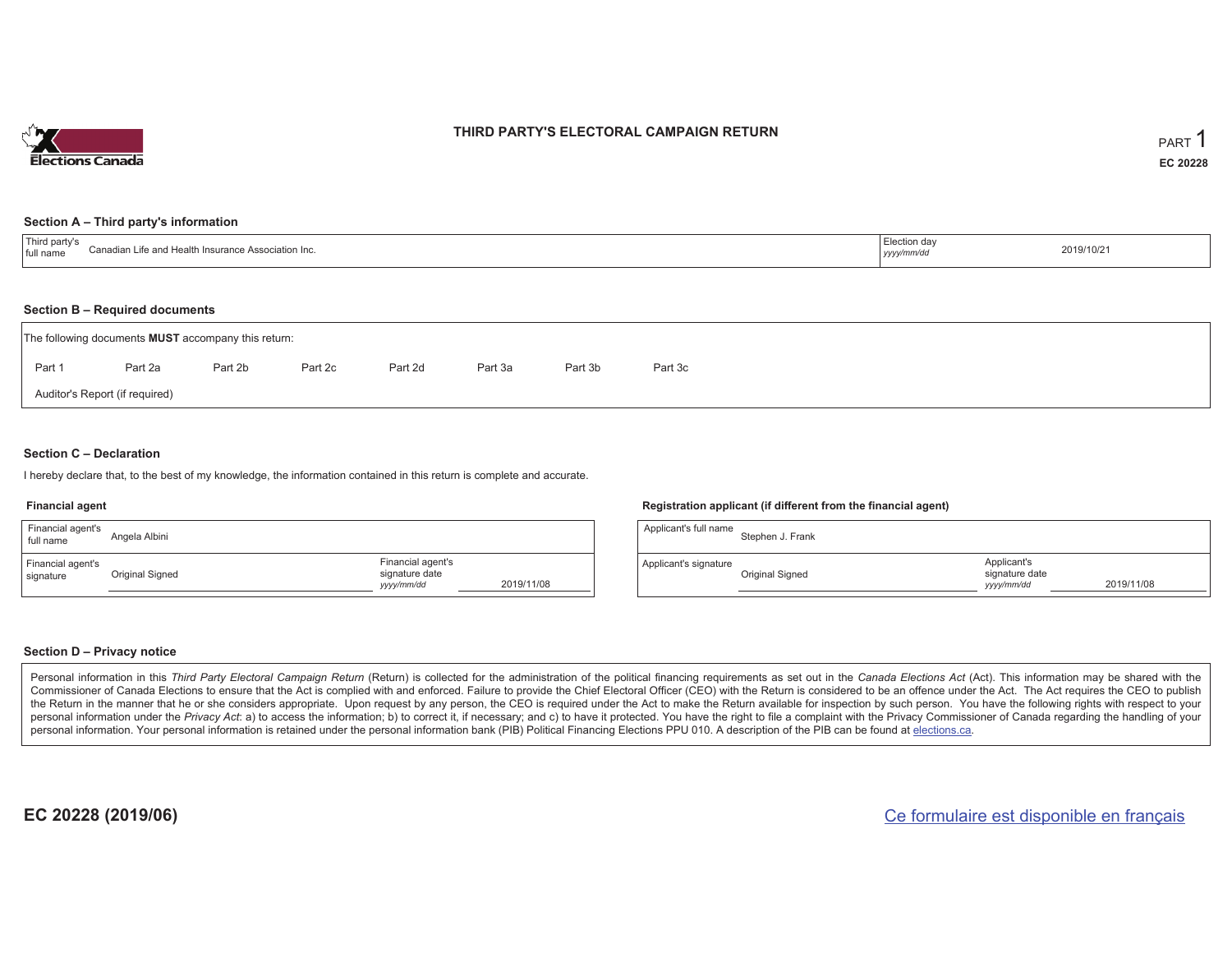

### **THIRD PARTY'S ELECTORAL CAMPAIGN RETURN HIRD PARTY'S ELECTORAL CAMPAIGN RETURN<br>Statement of monetary contributions received PART 2a**

**EC 20228**

| No. |                                               | Full name                                                                           | <b>Street</b><br>no. | <b>Street</b> | Apt. | City | Prov./<br>Terr. | Postal<br>code | Date<br>received<br>yyyy/mm/dd                         | Individual | <b>Business /</b><br>Commercial<br>organization | Government | <b>Trade union</b> | Corporation<br>capital | Unincorporated<br>without share organization or<br>association |  |  |  |
|-----|-----------------------------------------------|-------------------------------------------------------------------------------------|----------------------|---------------|------|------|-----------------|----------------|--------------------------------------------------------|------------|-------------------------------------------------|------------|--------------------|------------------------|----------------------------------------------------------------|--|--|--|
|     |                                               |                                                                                     |                      |               |      |      |                 |                |                                                        | \$         | \$                                              | \$         | \$                 | \$                     | \$                                                             |  |  |  |
|     |                                               |                                                                                     |                      |               |      |      |                 |                |                                                        |            |                                                 |            |                    |                        |                                                                |  |  |  |
|     |                                               |                                                                                     |                      |               |      |      |                 |                |                                                        |            |                                                 |            |                    |                        |                                                                |  |  |  |
|     |                                               |                                                                                     |                      |               |      |      |                 |                |                                                        |            |                                                 |            |                    |                        |                                                                |  |  |  |
|     |                                               |                                                                                     |                      |               |      |      |                 |                |                                                        |            |                                                 |            |                    |                        |                                                                |  |  |  |
|     |                                               |                                                                                     |                      |               |      |      |                 |                |                                                        |            |                                                 |            |                    |                        |                                                                |  |  |  |
|     |                                               |                                                                                     |                      |               |      |      |                 |                |                                                        |            |                                                 |            |                    |                        |                                                                |  |  |  |
|     |                                               |                                                                                     |                      |               |      |      |                 |                |                                                        |            |                                                 |            |                    |                        |                                                                |  |  |  |
|     |                                               |                                                                                     |                      |               |      |      |                 |                |                                                        |            |                                                 |            |                    |                        |                                                                |  |  |  |
|     |                                               |                                                                                     |                      |               |      |      |                 |                |                                                        |            |                                                 |            |                    |                        |                                                                |  |  |  |
|     |                                               |                                                                                     |                      |               |      |      |                 |                |                                                        |            |                                                 |            |                    |                        |                                                                |  |  |  |
|     |                                               |                                                                                     |                      |               |      |      |                 |                |                                                        |            |                                                 |            |                    |                        |                                                                |  |  |  |
|     |                                               |                                                                                     |                      |               |      |      |                 |                |                                                        |            |                                                 |            |                    |                        |                                                                |  |  |  |
|     |                                               |                                                                                     |                      |               |      |      |                 |                |                                                        |            |                                                 |            |                    |                        |                                                                |  |  |  |
|     |                                               |                                                                                     |                      |               |      |      |                 |                |                                                        |            |                                                 |            |                    |                        |                                                                |  |  |  |
|     |                                               |                                                                                     |                      |               |      |      |                 |                |                                                        |            |                                                 |            |                    |                        |                                                                |  |  |  |
|     |                                               |                                                                                     |                      |               |      |      |                 |                | Totals carried forward from previous page \$           |            |                                                 |            |                    |                        |                                                                |  |  |  |
|     |                                               | Total amount of monetary contributions by contributors who gave over \$200 (A)      |                      |               |      |      |                 |                |                                                        |            |                                                 |            |                    |                        |                                                                |  |  |  |
|     | Number of contributors who gave over \$200    |                                                                                     |                      |               |      |      |                 |                |                                                        |            |                                                 |            |                    |                        |                                                                |  |  |  |
|     |                                               | Total amount of monetary contributions by contributors who gave \$200 or less $(B)$ |                      |               |      |      |                 |                |                                                        |            |                                                 |            |                    |                        |                                                                |  |  |  |
|     | Number of contributors who gave \$200 or less |                                                                                     |                      |               |      |      |                 |                |                                                        |            |                                                 |            |                    |                        |                                                                |  |  |  |
|     |                                               |                                                                                     |                      |               |      |      |                 |                | Total amount of all monetary contributions (A+B)       |            |                                                 |            |                    |                        |                                                                |  |  |  |
|     |                                               |                                                                                     |                      |               |      |      |                 |                |                                                        |            |                                                 |            |                    |                        |                                                                |  |  |  |
|     |                                               |                                                                                     |                      |               |      |      |                 |                | Number of contributors who gave monetary contributions |            |                                                 |            |                    |                        |                                                                |  |  |  |

| Third<br>Чеяь.<br>iation Inc<br>: and<br>suranci<br>part<br>  <i>yyyy</i> | 2019/10/2 | Page |  |  |  |
|---------------------------------------------------------------------------|-----------|------|--|--|--|
|---------------------------------------------------------------------------|-----------|------|--|--|--|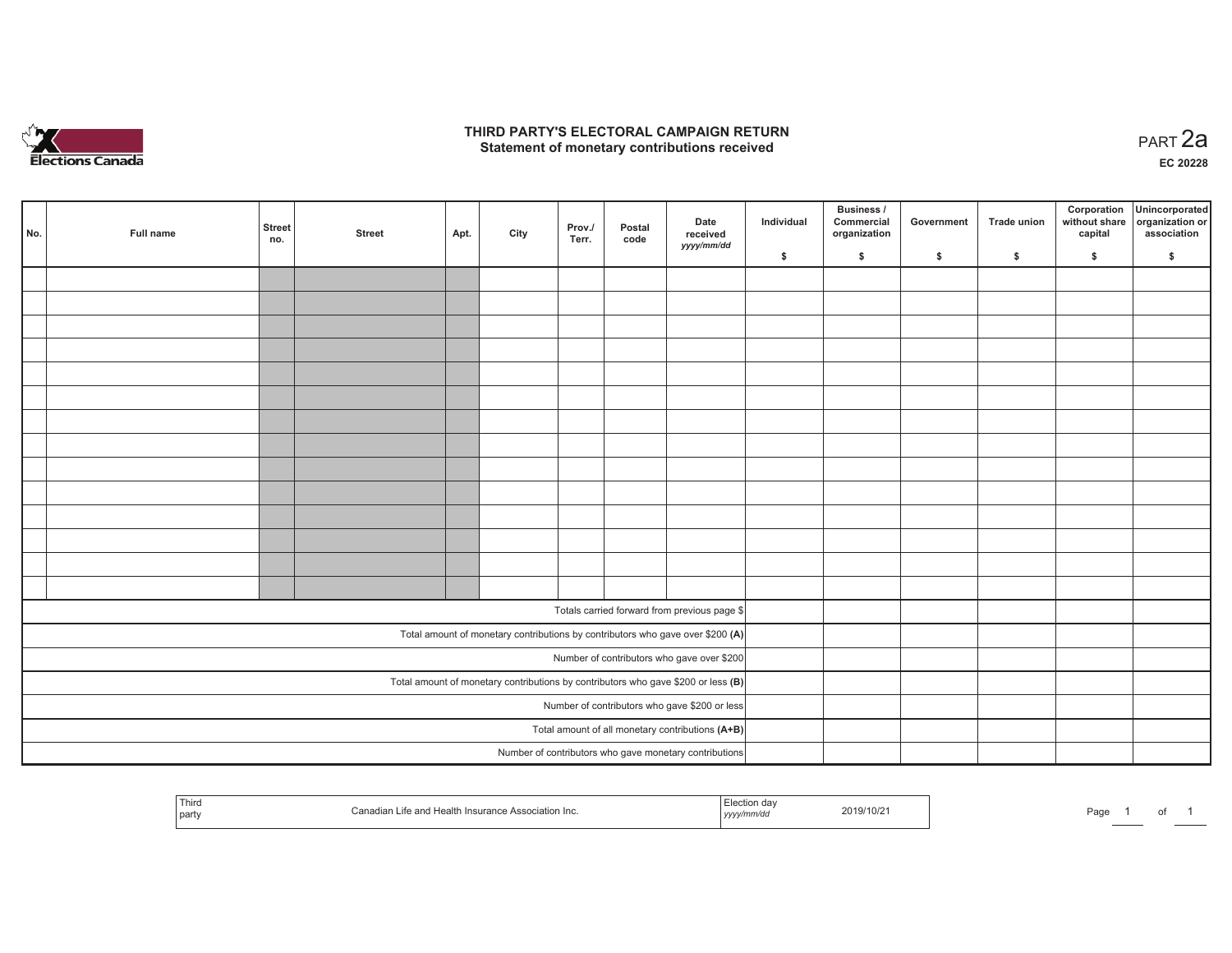

## **THIRD PARTY'S ELECTORAL CAMPAIGN RETURN**  THIRD PARTY'S ELECTORAL CAMPAIGN RETURN<br>Statement of non-monetary contributions received<br> **PART 2**b

| No.                                           | Full name                                                                             | <b>Street</b><br>no. | <b>Street</b> | Apt. | City | Prov./<br>Terr. | Postal<br>code | Date<br>received<br>yyyy/mm/dd                             | Individual | <b>Business /</b><br>Commercial<br>organization | Government | Trade union | Corporation<br>capital | Unincorporated<br>without share organization or<br>association |
|-----------------------------------------------|---------------------------------------------------------------------------------------|----------------------|---------------|------|------|-----------------|----------------|------------------------------------------------------------|------------|-------------------------------------------------|------------|-------------|------------------------|----------------------------------------------------------------|
|                                               |                                                                                       |                      |               |      |      |                 |                |                                                            | \$         | \$                                              | \$         | \$          | \$                     | \$                                                             |
|                                               |                                                                                       |                      |               |      |      |                 |                |                                                            |            |                                                 |            |             |                        |                                                                |
|                                               |                                                                                       |                      |               |      |      |                 |                |                                                            |            |                                                 |            |             |                        |                                                                |
|                                               |                                                                                       |                      |               |      |      |                 |                |                                                            |            |                                                 |            |             |                        |                                                                |
|                                               |                                                                                       |                      |               |      |      |                 |                |                                                            |            |                                                 |            |             |                        |                                                                |
|                                               |                                                                                       |                      |               |      |      |                 |                |                                                            |            |                                                 |            |             |                        |                                                                |
|                                               |                                                                                       |                      |               |      |      |                 |                |                                                            |            |                                                 |            |             |                        |                                                                |
|                                               |                                                                                       |                      |               |      |      |                 |                |                                                            |            |                                                 |            |             |                        |                                                                |
|                                               |                                                                                       |                      |               |      |      |                 |                |                                                            |            |                                                 |            |             |                        |                                                                |
|                                               |                                                                                       |                      |               |      |      |                 |                |                                                            |            |                                                 |            |             |                        |                                                                |
|                                               |                                                                                       |                      |               |      |      |                 |                |                                                            |            |                                                 |            |             |                        |                                                                |
|                                               |                                                                                       |                      |               |      |      |                 |                |                                                            |            |                                                 |            |             |                        |                                                                |
|                                               |                                                                                       |                      |               |      |      |                 |                |                                                            |            |                                                 |            |             |                        |                                                                |
|                                               |                                                                                       |                      |               |      |      |                 |                |                                                            |            |                                                 |            |             |                        |                                                                |
|                                               |                                                                                       |                      |               |      |      |                 |                |                                                            |            |                                                 |            |             |                        |                                                                |
|                                               |                                                                                       |                      |               |      |      |                 |                |                                                            |            |                                                 |            |             |                        |                                                                |
|                                               | Totals carried forward from previous page \$                                          |                      |               |      |      |                 |                |                                                            |            |                                                 |            |             |                        |                                                                |
|                                               | Total amount of non-monetary contributions by contributors who gave over \$200 (A)    |                      |               |      |      |                 |                |                                                            |            |                                                 |            |             |                        |                                                                |
|                                               | Number of contributors who gave over \$200                                            |                      |               |      |      |                 |                |                                                            |            |                                                 |            |             |                        |                                                                |
|                                               | Total amount of non-monetary contributions by contributors who gave \$200 or less (B) |                      |               |      |      |                 |                |                                                            |            |                                                 |            |             |                        |                                                                |
| Number of contributors who gave \$200 or less |                                                                                       |                      |               |      |      |                 |                |                                                            |            |                                                 |            |             |                        |                                                                |
|                                               | Total amount of all non-monetary contributions (A+B)                                  |                      |               |      |      |                 |                |                                                            |            |                                                 |            |             |                        |                                                                |
|                                               |                                                                                       |                      |               |      |      |                 |                | Number of contributors who gave non-monetary contributions |            |                                                 |            |             |                        |                                                                |

| Third<br>.<br>ີ≏ Association Inc.<br>$In$ surance<br>party | . | . 1072<br>11 U. | Page |  |  |  |
|------------------------------------------------------------|---|-----------------|------|--|--|--|
|------------------------------------------------------------|---|-----------------|------|--|--|--|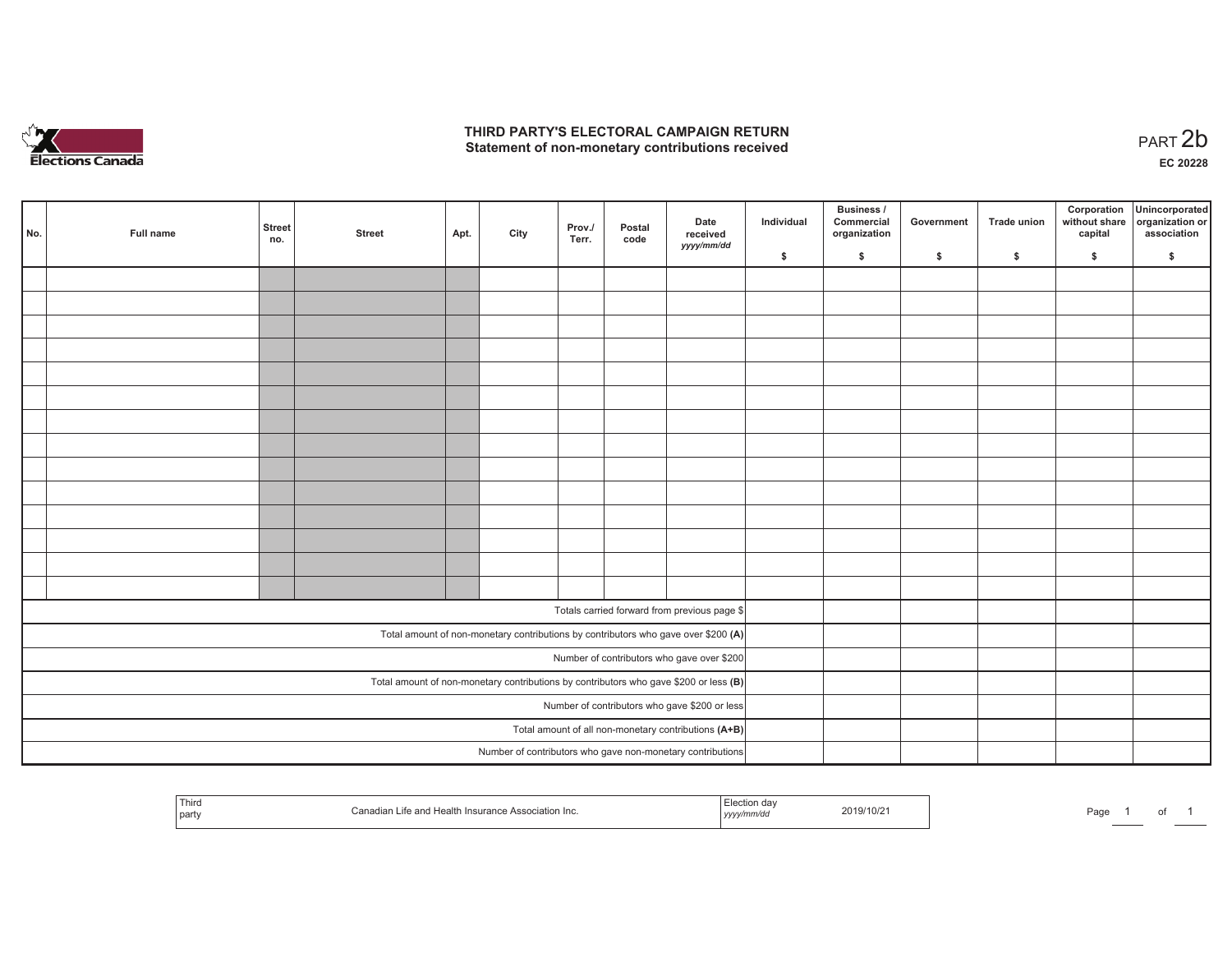

### **THIRD PARTY'S ELECTORAL CAMPAIGN RETURN STATE:** PARTY'S ELECTORAL CAMPAIGN RETURN<br>
Statement of operating loans received

**EC 20228**

| No. | Full name                                                    | <b>Street</b><br>no.                                            | <b>Street</b> | Apt. | City | Prov./<br>Terr. | Postal<br>code | Date<br>received<br>yyyy/mm/dd               | Individual | <b>Business /</b><br>Commercial<br>organization | Government | <b>Trade union</b> | Corporation<br>capital | Unincorporated<br>without share organization or<br>association |
|-----|--------------------------------------------------------------|-----------------------------------------------------------------|---------------|------|------|-----------------|----------------|----------------------------------------------|------------|-------------------------------------------------|------------|--------------------|------------------------|----------------------------------------------------------------|
|     |                                                              |                                                                 |               |      |      |                 |                |                                              | \$         | \$                                              | \$         | \$                 | \$                     | \$                                                             |
|     |                                                              |                                                                 |               |      |      |                 |                |                                              |            |                                                 |            |                    |                        |                                                                |
|     |                                                              |                                                                 |               |      |      |                 |                |                                              |            |                                                 |            |                    |                        |                                                                |
|     |                                                              |                                                                 |               |      |      |                 |                |                                              |            |                                                 |            |                    |                        |                                                                |
|     |                                                              |                                                                 |               |      |      |                 |                |                                              |            |                                                 |            |                    |                        |                                                                |
|     |                                                              |                                                                 |               |      |      |                 |                |                                              |            |                                                 |            |                    |                        |                                                                |
|     |                                                              |                                                                 |               |      |      |                 |                |                                              |            |                                                 |            |                    |                        |                                                                |
|     |                                                              |                                                                 |               |      |      |                 |                |                                              |            |                                                 |            |                    |                        |                                                                |
|     |                                                              |                                                                 |               |      |      |                 |                |                                              |            |                                                 |            |                    |                        |                                                                |
|     |                                                              |                                                                 |               |      |      |                 |                |                                              |            |                                                 |            |                    |                        |                                                                |
|     |                                                              |                                                                 |               |      |      |                 |                |                                              |            |                                                 |            |                    |                        |                                                                |
|     |                                                              |                                                                 |               |      |      |                 |                |                                              |            |                                                 |            |                    |                        |                                                                |
|     |                                                              |                                                                 |               |      |      |                 |                |                                              |            |                                                 |            |                    |                        |                                                                |
|     |                                                              |                                                                 |               |      |      |                 |                |                                              |            |                                                 |            |                    |                        |                                                                |
|     |                                                              |                                                                 |               |      |      |                 |                |                                              |            |                                                 |            |                    |                        |                                                                |
|     |                                                              |                                                                 |               |      |      |                 |                | Totals carried forward from previous page \$ |            |                                                 |            |                    |                        |                                                                |
|     | Total amount of loans by lenders who provided over \$200 (A) |                                                                 |               |      |      |                 |                |                                              |            |                                                 |            |                    |                        |                                                                |
|     | Number of lenders who provided over \$200                    |                                                                 |               |      |      |                 |                |                                              |            |                                                 |            |                    |                        |                                                                |
|     |                                                              | Total amount of loans by lenders who provided \$200 or less (B) |               |      |      |                 |                |                                              |            |                                                 |            |                    |                        |                                                                |
|     | Number of lenders who provided \$200 or less                 |                                                                 |               |      |      |                 |                |                                              |            |                                                 |            |                    |                        |                                                                |
|     | Total amount of all loans (A+B)                              |                                                                 |               |      |      |                 |                |                                              |            |                                                 |            |                    |                        |                                                                |
|     |                                                              |                                                                 |               |      |      |                 |                | Number of all lenders who provided loans     |            |                                                 |            |                    |                        |                                                                |

|  | Third<br>e Association Inc.<br>Insurance<br>and Health: .<br>part | on dav<br>2019/10/2<br>ープププン | ∍∼د⊐<br>ayt |
|--|-------------------------------------------------------------------|------------------------------|-------------|
|--|-------------------------------------------------------------------|------------------------------|-------------|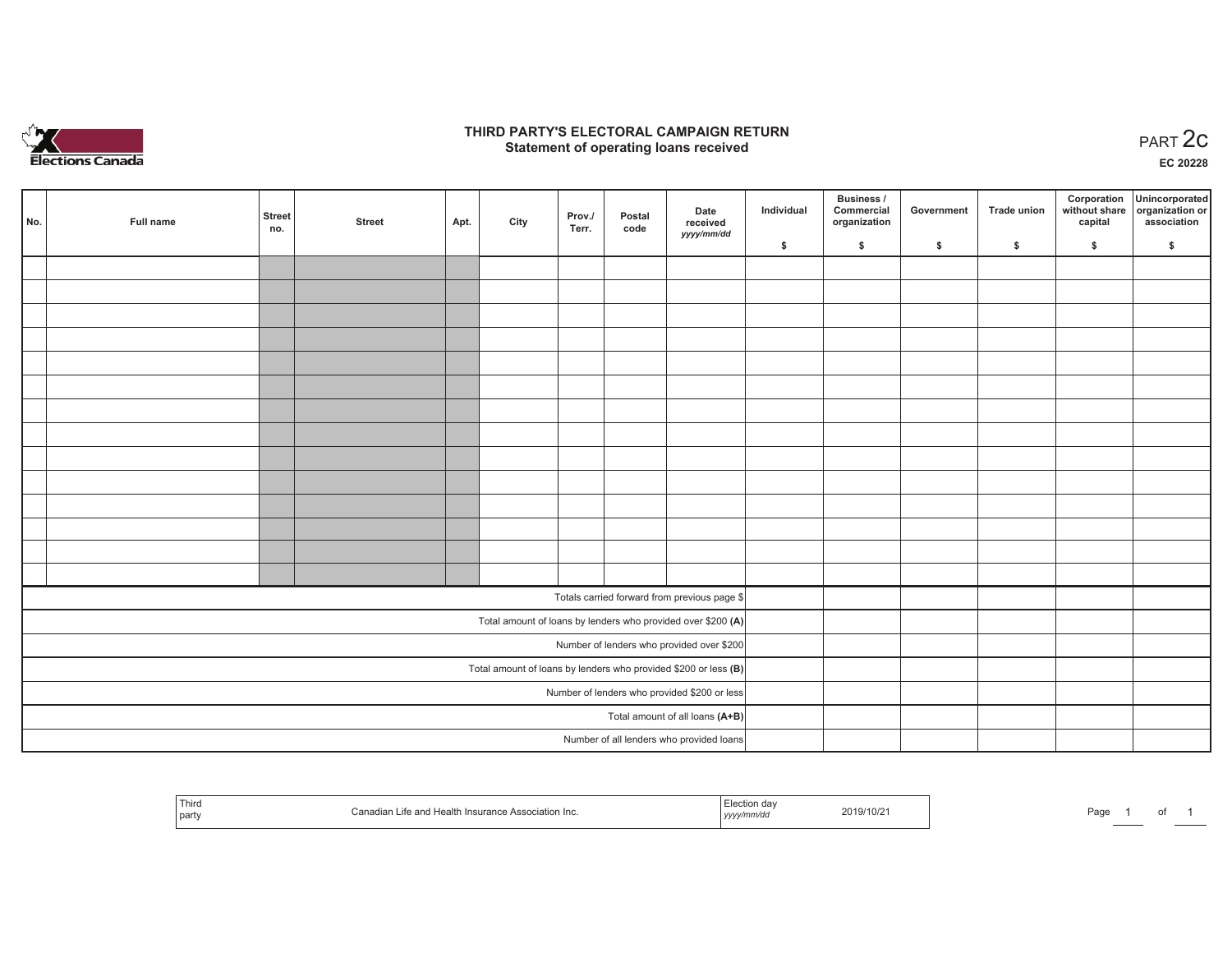

# **THIRD PARTY'S ELECTORAL CAMPAIGN RETURN S** ELECTORAL CAMPAIGN RETURN<br>Summary of inflows PART 2d

| No.   | Type of contributor / lender                    | <b>Monetary</b><br>contributions<br>(Part 2a)<br>\$ | Non-monetary<br>contributions<br>(Part 2b)<br>\$ | Loans<br>(Part 2c)<br>\$ | <b>Total</b><br>\$ | Number of<br>contributors and<br>lenders |
|-------|-------------------------------------------------|-----------------------------------------------------|--------------------------------------------------|--------------------------|--------------------|------------------------------------------|
|       |                                                 |                                                     |                                                  |                          |                    |                                          |
| 1.    | Individuals                                     |                                                     |                                                  |                          |                    |                                          |
|       | 2. Businesses / Commercial organizations        |                                                     |                                                  |                          |                    |                                          |
| 3.    | Governments                                     |                                                     |                                                  |                          |                    |                                          |
| 4.    | Trade unions                                    |                                                     |                                                  |                          |                    |                                          |
| 5.    | Corporations without share capital              |                                                     |                                                  |                          |                    |                                          |
|       | 6. Unincorporated organizations or associations |                                                     |                                                  |                          |                    |                                          |
| 7.    | Total (items 1 to 6)                            |                                                     |                                                  |                          |                    |                                          |
| Total |                                                 |                                                     |                                                  |                          |                    |                                          |
|       | 8. Amount of third party's resources used       |                                                     |                                                  |                          |                    |                                          |
|       | 9. Grand total (items $7$ and $8$ )             |                                                     |                                                  |                          |                    |                                          |

| Third                                               | Election dav |
|-----------------------------------------------------|--------------|
| Canadian Life and Health Insurance Association Inc. | 2019/10/2    |
|                                                     |              |
| party                                               | yyyy/mm/da   |
|                                                     |              |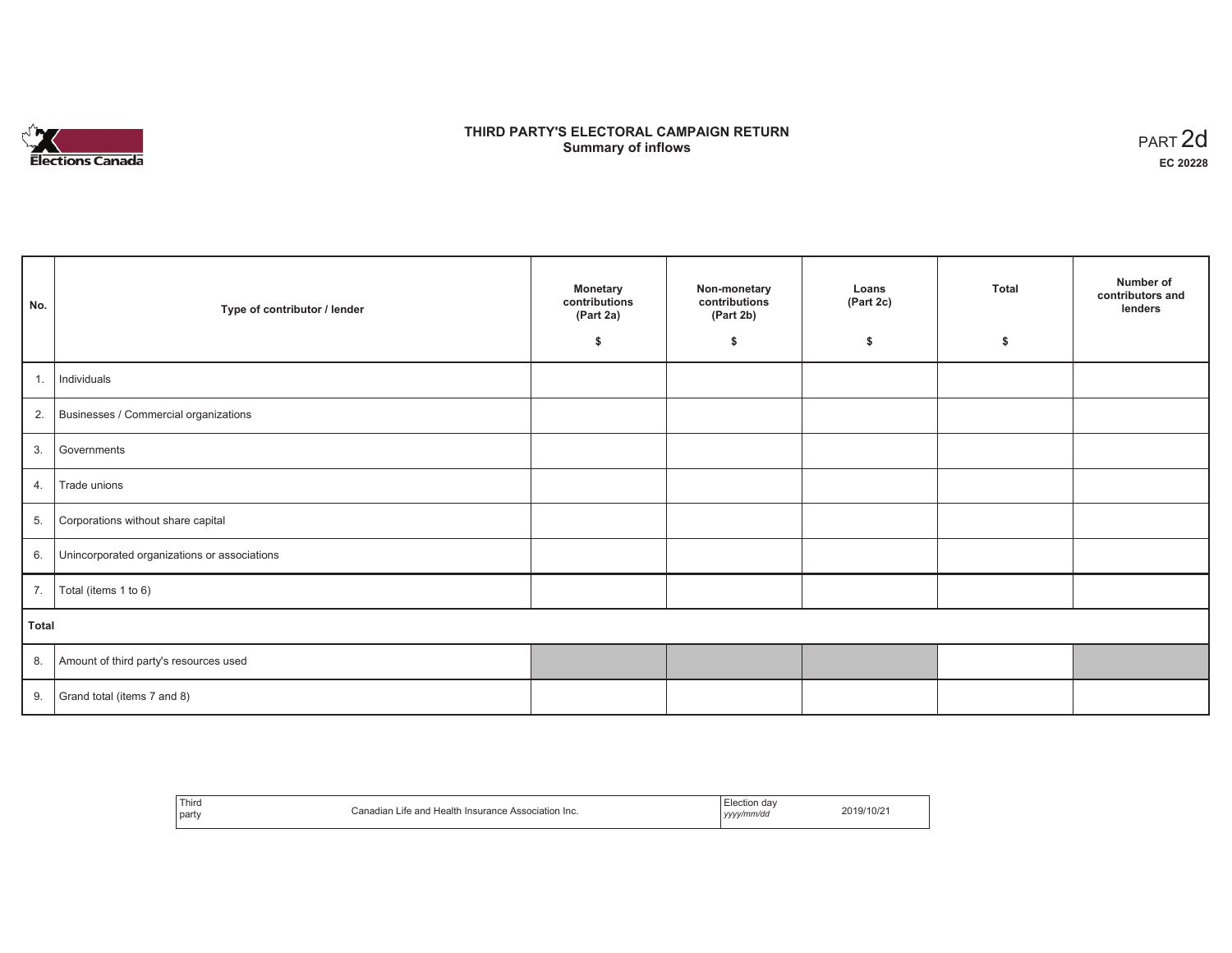

# **THIRD PARTY'S ELECTORAL CAMPAIGN RETURN Statement of expenses incurred for regulated activities that take place during the pre-election period**  *(Only applicable to a fixed-date general election)*

For a list of expense types, expense categories and expense subcategories, refer to Annex II in the Instructions.

| No.                                          | Date<br>incurred<br>yyyy/mm/dd | ED Code<br>(if applicable) | Supplier | <b>Expense type</b> | Expense<br>category | Expense<br>subcategory | <b>Starting date</b><br>of activity,<br>advertisement<br>or survey<br>yyyy/mm/dd | Ending date<br>of activity,<br>advertisement<br>or survey<br>yyyy/mm/dd | Place of activity or<br>advertisement | <b>Expense amount</b><br>\$ |
|----------------------------------------------|--------------------------------|----------------------------|----------|---------------------|---------------------|------------------------|----------------------------------------------------------------------------------|-------------------------------------------------------------------------|---------------------------------------|-----------------------------|
|                                              |                                |                            |          |                     |                     |                        |                                                                                  |                                                                         |                                       |                             |
|                                              |                                |                            |          |                     |                     |                        |                                                                                  |                                                                         |                                       |                             |
|                                              |                                |                            |          |                     |                     |                        |                                                                                  |                                                                         |                                       |                             |
|                                              |                                |                            |          |                     |                     |                        |                                                                                  |                                                                         |                                       |                             |
|                                              |                                |                            |          |                     |                     |                        |                                                                                  |                                                                         |                                       |                             |
|                                              |                                |                            |          |                     |                     |                        |                                                                                  |                                                                         |                                       |                             |
|                                              |                                |                            |          |                     |                     |                        |                                                                                  |                                                                         |                                       |                             |
|                                              |                                |                            |          |                     |                     |                        |                                                                                  |                                                                         |                                       |                             |
|                                              |                                |                            |          |                     |                     |                        |                                                                                  |                                                                         |                                       |                             |
|                                              |                                |                            |          |                     |                     |                        |                                                                                  |                                                                         |                                       |                             |
|                                              |                                |                            |          |                     |                     |                        |                                                                                  |                                                                         |                                       |                             |
|                                              |                                |                            |          |                     |                     |                        |                                                                                  |                                                                         |                                       |                             |
|                                              |                                |                            |          |                     |                     |                        |                                                                                  |                                                                         |                                       |                             |
|                                              |                                |                            |          |                     |                     |                        |                                                                                  |                                                                         |                                       |                             |
|                                              |                                |                            |          |                     |                     |                        |                                                                                  |                                                                         |                                       |                             |
|                                              |                                |                            |          |                     |                     |                        |                                                                                  |                                                                         |                                       |                             |
|                                              |                                |                            |          |                     |                     |                        |                                                                                  |                                                                         |                                       |                             |
| Totals carried forward from previous page \$ |                                |                            |          |                     |                     |                        |                                                                                  |                                                                         |                                       |                             |
| Total \$                                     |                                |                            |          |                     |                     |                        |                                                                                  |                                                                         |                                       |                             |

| Third<br>Canadian Life and Health Insurance Association Inc.<br>  party | Election day<br>2019/10/21<br>yyyy/mm/dd | Page |
|-------------------------------------------------------------------------|------------------------------------------|------|
|-------------------------------------------------------------------------|------------------------------------------|------|

 $_{\sf PART}$ 3a **EC 20228**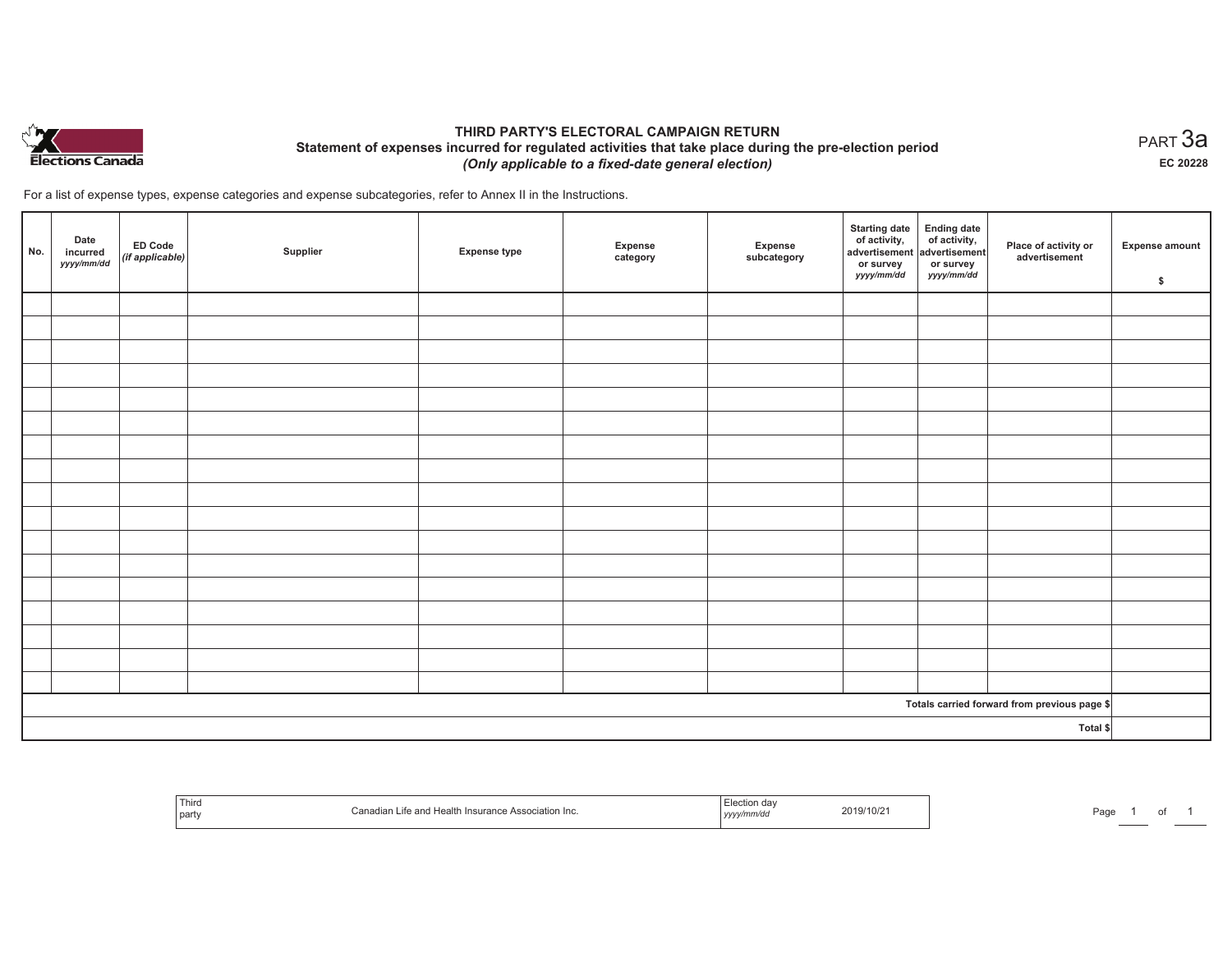

# **THIRD PARTY'S ELECTORAL CAMPAIGN RETURN Statement of expenses incurred for regulated activities that take place during the election period**<br>PART  $3\mathsf{b}$

**EC 20228**

For a list of expense types, expense categories and expense subcategories, refer to Annex II in the Instructions.

| No.      | Date<br>incurred<br>yyyy/mm/dd | ED Code<br>(if applicable) | Supplier | <b>Expense type</b> | Expense<br>category | Expense<br>subcategory | Starting date Ending date<br>of activity, of activity,<br>advertisement advertisement<br>or survey<br>yyyy/mm/dd | or survey<br><i>yyyy/mm/dd</i> | Place of activity or<br>advertisement        | <b>Expense amount</b><br>\$ |
|----------|--------------------------------|----------------------------|----------|---------------------|---------------------|------------------------|------------------------------------------------------------------------------------------------------------------|--------------------------------|----------------------------------------------|-----------------------------|
|          |                                |                            |          |                     |                     |                        |                                                                                                                  |                                |                                              |                             |
|          |                                |                            |          |                     |                     |                        |                                                                                                                  |                                |                                              |                             |
|          |                                |                            |          |                     |                     |                        |                                                                                                                  |                                |                                              |                             |
|          |                                |                            |          |                     |                     |                        |                                                                                                                  |                                |                                              |                             |
|          |                                |                            |          |                     |                     |                        |                                                                                                                  |                                |                                              |                             |
|          |                                |                            |          |                     |                     |                        |                                                                                                                  |                                |                                              |                             |
|          |                                |                            |          |                     |                     |                        |                                                                                                                  |                                |                                              |                             |
|          |                                |                            |          |                     |                     |                        |                                                                                                                  |                                |                                              |                             |
|          |                                |                            |          |                     |                     |                        |                                                                                                                  |                                |                                              |                             |
|          |                                |                            |          |                     |                     |                        |                                                                                                                  |                                |                                              |                             |
|          |                                |                            |          |                     |                     |                        |                                                                                                                  |                                |                                              |                             |
|          |                                |                            |          |                     |                     |                        |                                                                                                                  |                                |                                              |                             |
|          |                                |                            |          |                     |                     |                        |                                                                                                                  |                                |                                              |                             |
|          |                                |                            |          |                     |                     |                        |                                                                                                                  |                                |                                              |                             |
|          |                                |                            |          |                     |                     |                        |                                                                                                                  |                                |                                              |                             |
|          |                                |                            |          |                     |                     |                        |                                                                                                                  |                                |                                              |                             |
|          |                                |                            |          |                     |                     |                        |                                                                                                                  |                                |                                              |                             |
|          |                                |                            |          |                     |                     |                        |                                                                                                                  |                                | Totals carried forward from previous page \$ |                             |
| Total \$ |                                |                            |          |                     |                     |                        |                                                                                                                  |                                |                                              |                             |

| Third<br>nart<br>part | 'Healì.<br>suranc<br>ciation Inc.<br>. | , yyyyıı, | 2019/10/2<br>the contract of the contract of the contract of the contract of the contract of | ∩ה⊏<br>'au |  |  |
|-----------------------|----------------------------------------|-----------|----------------------------------------------------------------------------------------------|------------|--|--|
|-----------------------|----------------------------------------|-----------|----------------------------------------------------------------------------------------------|------------|--|--|